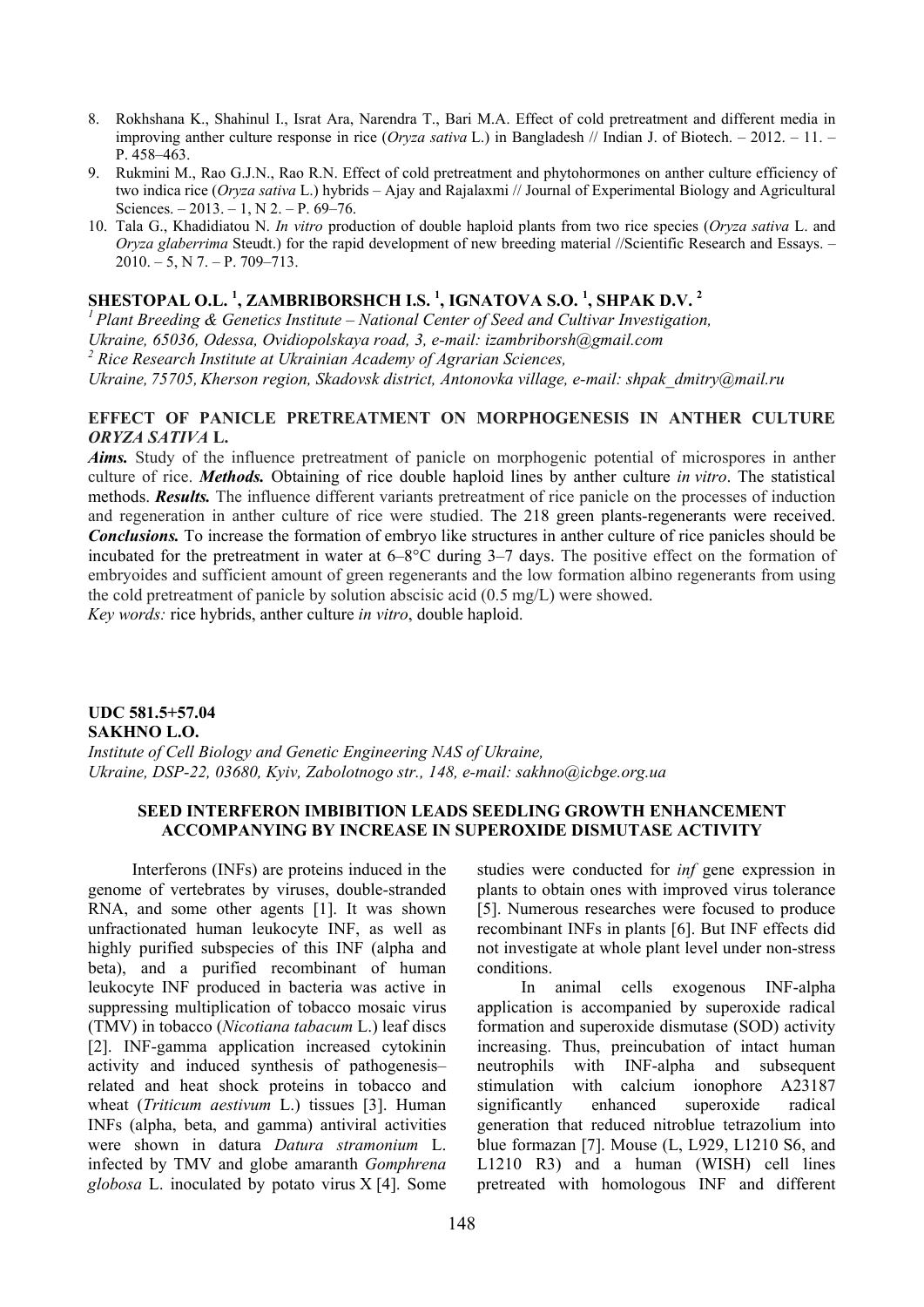concentrations of diethyldithiocarbamate (DDC) for various periods of time were also tested for their ability to support virus multiplication. Treatment of cells with DDC resulted in dose- and timedependent inhibition of SOD activity and, simultaneously, in the reduction of antiviral protection by exogenous INF [8]. In addition, the antioxidant activity of INF-alpha was examined on rat hepatocytes undergoing oxidative stress and hepatic stellate cells (HSCs) in primary culture as well as isolated rat liver mitochondria [9]. INFalpha activity led to dose-dependent increase of the immunoreactive protein levels of copper, zinc- and manganese-dependent SOD both in stressed hepatocytes and activated HSCs.

In plants elevated SOD activity is related with enhanced tolerance to various stresses in term of larger plant biomass which resistant cultivars or *sod* overexpressing plants can form in comparison with sensitive or wild-type ones [10, 11]. The aim of our study was to estimate effect of recombinant human INF-alpha application on canola seed germination and seedling growth by using fresh weight, total soluble protein content, and SOD activity evaluation.

# **Materials and methods**

*Plant material and INF treatment.* Seeds of spring canola (*Brassica napus* L.) cv Lega were surface sterilized, dried by filter paper and imbibed on water INF solutions with different concentrations  $(10^2, 10^3, 10^4$  IU/ml) for 30 min. Seeds were kindly provided by Slisarchuk M.V. (Department of linseed and rapeseed selection and seed production of National Scientific center "Institute of UAAS on agriculture"). There were three control treatments namely 1) pure water, 2)  $10^2$  IU/ml INF inactivated by boiling, 3)  $10^2$  IU/ml INF with 2 mM DDC. Then seeds were dried by filter paper again and placed into Petri dish with agar solidified MS [12] medium without hormones. Ten seeds were incubated in each Petri dish. Germination and seedling growth took place in thermostat at 24 °C. Laferon (recombinant human interferon alpha 2b, 1 MIU, Inter-Pharm-Biotek, Ukraine) was used for INF solution preparation. Seedling total fresh weight (FW), FW of cotyledons, hypocotyls and roots were measured using the scale Pioneer™ PA413C (Ohaus Corporation, USA).

*The total soluble protein (TSP) content* was determined using Bradford method [13]. The extracts from plant leaves were prepared in triple volume of 100 mM Tris/HCl buffer, pH 8.0. The optical density was detected at 595 nm by BioPhotomether Eppendorf, v.1.35 (Germany).

*SOD activity* was measured using photochemical oxidation of nitro blue tetrazolium method [14]. Fresh plant material (100 mg) was pounded with 1 ml of Tris-HCl buffer (pH 8.0) in mortar and centrifuged at 13000 g (4°С) for 15 min. The supernatant was used for analyses. Formazan formation was held in Eppendorf tube (1.5 ml). Plant extracts could inhibit this reaction due to SOD activity. One tube for each probe was retained in the dark. The others were illuminated with white light lamp (fluorescent lamp Т5/G5, model ELI-230A-T5-8W) during 5 min in the thermostat at 24°С. Null probe had no leaf extract in its composition. In this probe oxidation was complete. The optical density of illuminated probe was measured at 550 nm by BioPhotomether Eppendorf (Germany) versus the optical density of dark probe.

*Statistical analysis* was performed according to Duncan multiple range test. Differences from control values were significant at  $p \leq 0.05$ . Three independent experiments were conducted in five replications. There were nine replications for formazan measurement.

## **Results and discussion**

Canola seed germination started two days after experiment beginning. No differences in germination were detected between controls and INF treated seeds (fig. 1, A). Hypocotyls and roots of experimental seedlings were longer in comparison with controls (fig. 1, B). Seedlings which obtained from  $10^3$  IU/ml INF treated seeds were larger ones produced from seeds treated by  $10<sup>2</sup>$ IU/ml INF (fig. 1, B) and  $10^4$  IU/ml INF solutions.

In seven-day-old seedlings total FW, FW of cotyledons, hypocotyls and roots were measured and these parameters for single seedling were calculated (fig. 2, A). INF application stimulated seedling biomass accumulation in canola up to 2, 2.4 and 1.7-fold after the imbibition with  $10^2$ ,  $10^3$ and  $10^4$  IU/ml INF solutions, respectively, in terms of higher FW of hypocotyls and roots.

Differences in cotyledon TSP were not determined, but in hypocotyls TSP was 2 times higher in control seedlings in comparison with treated ones (fig. 2, B).

SOD activity was significantly lower in control seedlings (both cotyledons and hypocotyls) in comparison with INF treated ones (fig. 2, C). Moreover the highest SOD activity was detected in seedlings obtained from  $10^3$  IU/ml INF treated seeds. It was up to 2.18- and 1.47-fold higher in cotyledons and hypocotyls, respectively, in the latter in comparison with controls).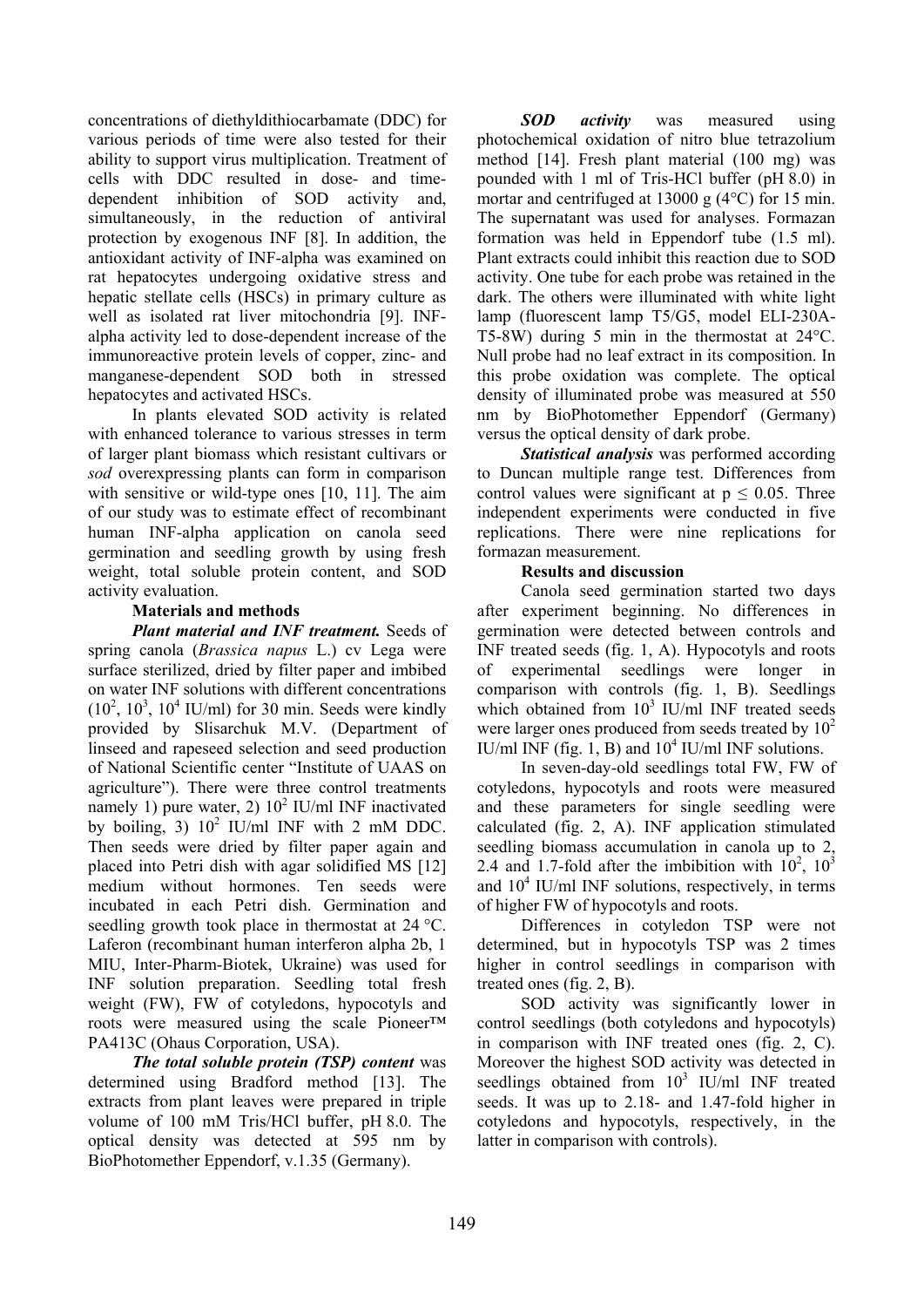

Fig. 1. Canola cv Lega seed germination (**A**); 7-day-old seedlings were grown on agar solidified hormone free MS medium in thermostat at 24 °C after seed treatment by water solutions with  $10^2$  IU/ml INF (left), INF inactivated by boiling (middle), and  $10<sup>3</sup>$  IU/ml INF, (right) (**B**). *Scale bar*: 1 cm



Fig. 2. Physiological and biochemical parameters of canola seedlings after INF imbibition (growth in thermostat at 24 °C):  $\vec{A}$  – fresh weight of single 7-day-old seedling,  $\vec{B}$  – cotyledon and hypocotyl total soluble protein content, **C** – SOD activity in cotyledons and hypocotyls. *Error bars* represent mean±one standard deviation and *asterisk \** indicates significant differences between experimental values compared with control ones  $(p \le 0.05)$ 

It was shown plant growth could be affected by treatments using substances both plant and animal origin. Thus, the growth of *Arabidopsis thaliana* L. seedlings was promoted by progesterone (mammalian gonadal hormone) at low

concentrations but suppressed at higher concentrations under both light and dark growth conditions. The growth of the gibberellin-deficient mutant of pea (*Pisum sativum*) was also promoted by progesterone [15]. Exogenous melatonin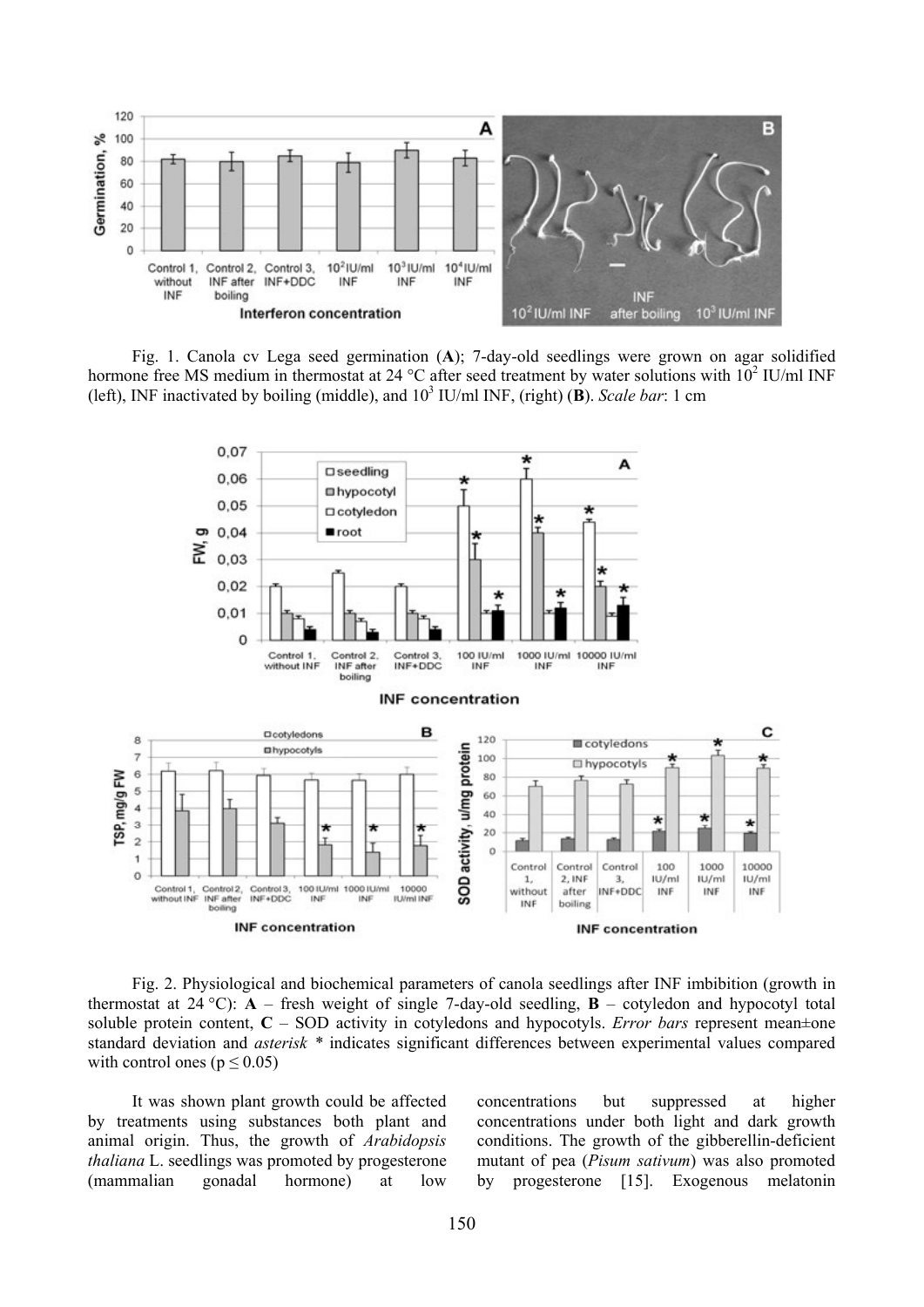treatment of wild type rice as well as it accumulation due to sheep serotonin Nacetyltransferase overexpression in transgenic one enhanced root growth by seminal root elongation [16]. Under non-stress conditions SOD activity increment by 10 % was detected in transgenic rice in comparison with wild-type plants. The melatonin-treated maize (*Zea mays* L.) plants produced up to 20 % more corn than controls [17]. Salicylic acid induced the synthesis of antioxidant enzymes (SODs) in treated Arabidopsis seedlings and improved their salinity tolerance [18]. In our canola seedlings FWs of control ones were lower in comparison with INF treated. Moreover INF dosedependent increase in SOD activity was also detected in the latter.

*SOD* gene overexpression led to biomass enhancement both in favourable and stress conditions in laboratory as well as under field trials in alfalfa *Medicago sativa* L. [19], canola [20], rice *Oryza sativa* L. [21], cotton *Gossypium barbadense*  L. [22]. In plants expressing *huINF*б2b gene SOD activity increase under non-stress *in vitro* conditions was detected in transgenic canola [23] and chicory (*Cichorium intybus* L.) [24]. We propose exactly heterologous gene expression resulting recombinant human INF-alpha accumulation affects SOD activity and others physiological and biochemical parameters in these plants.

Thus, substances which involve changes in SOD activity could affect seedling growth. Produced in bacteria human recombinant INF-alpha 2b caused FW improvement in canola seedlings.

#### **Conclusions**

Human recombinant INF-alpha 2b application caused an dose-dependent increase in canola seedling biomass (up to 2.4-fold) during *in vitro* growth. SOD activity rise and its positive correlation to FW accumulation were detected for these seedlings. We suppose SOD activity increment which occurred due to seed INF imbibition improved plant growth.

#### **References**

- 1. Staeheli P. Interferon-induced proteins and the antiviral state // Adv. Virus Res. 1990. 38. P. 147–200.
- 2. Orchansky P., Rubinstein M., Sela I. Human interferons protect plants from virus infection // Proc. Natl Acad. Sci. USA. – 1982. – 79, N 7. – P. 2278–2280.
- 3. Kulaeva O.N., Fedina A.B., Burkhanova E.A., Karavaiko N.N., Karpeisky M.Ya., Kaplan I.B., Taliansky M.E., Atabekov J.G. Biological activities of human interferon and 2'-5' oligoadenylates in plants **//** Plant Mol Biol. –  $1992. - 20$ , N  $3. - P$ .  $383 - 393$ .
- 4. Vicente M., De Fazio G., Menezes M.E., Golgher R.R. Inhibition of Plant Viruses by Human Gamma Interferon **//**  J. Phytopathology. – 1987. – 119, N 1. – P. 25–31.
- 5. Смирнов С.П., Крашенинникова Л.В., Пухальский В.А. Устойчивость к вирусу табачной мозаики у трансгенных растений табака, продуцирующих б-интерферон человека // Докл. АН СССР. – 1991. – 317, № 3. – С. 732–734.
- 6. Arlen P.A., Falconer R., Cherukumilli S., Cole A., Cole A.M., Oishi K.K., Daniell H. Field production and functional evaluation of chloroplast-derived interferon-α2b // Plant Biotechnology Journal*.* – 2007. – 5, N 4. – P. 511–525.
- 7. Al-Shabanah O.A., Mansour M.A., Elmazar M.M. Enhanced generation of leukotriene B4 and superoxide radical from calcium ionophore (A23187) stimulated human neutrophils after priming with interferon-alpha // Res.Commun. Mol. Pathol. Pharmacol. – 1999. – 106, N 1–2. – P. 115–128.
- 8. Pottathil R., Chandrabose K.A., Cuatrecasas P., Lang D.J. Establishment of the interferon-mediated antiviral state: possible role of superoxide dismutase // Proc. Natl. Acad. Sci. U S A. – 1981. – 78, N 6. – P. 3343–3347.
- 9. Lu G., Shimizu I., Cui X., Itonaga M., Tamaki K., Fukuno H., Inoue H., Honda H., Ito S. Interferon-alpha enhances biological defense activities against oxidative stress in cultured rat hepatocytes and hepatic stellate cells // J. Medical Investigation. – 2002. – 49, N 3–4. – P. 172–181.
- 10. Jiang J., Su M., Chen Y., Gao N., Jiao C., Sun Z., Li F., Wang C. Correlation of drought resistance in grass pea (*Lathyrus sativus*) with reactive oxygen species scavenging and osmotic adjustment // Biologia. – 2013. – 68, N 2.  $- P. 231 - 240.$
- 11. Sakhno L.O. Plant biomass increase: recent advances in genetic engineering// Biopolym. Cell. 2013. 29, N 6. P.443–453.
- 12. Murashige T., Skoog F. A revised medium for rapid growth and bioassays with tobacco tissue cultures // Physiol Plant. – 1962. – 15, N 3. – Р. 473–497.
- 13. Bradford M.M. A rapid and sensitive method for the quantitation of microgram quantities of protein utilizing the principle of protein-dye binding // Anal.Biochem. – 1976. – 72, N 2. – P. 248–254.
- 14. Beyer W.F., Fridovich I. Assaying for superoxide dismutase activity some large consequences of minor changes in conditions // Anal. Biochem. – 1987. – 161, N 2. – P. 559–566.
- 15. Iino M., Nomura T., Tamaki Y*. et al.* Progesterone: Its occurrence in plants and involvement in plant growth // Phytochemistry. – 2007. – 68, N 12. – P. 1664–1673.